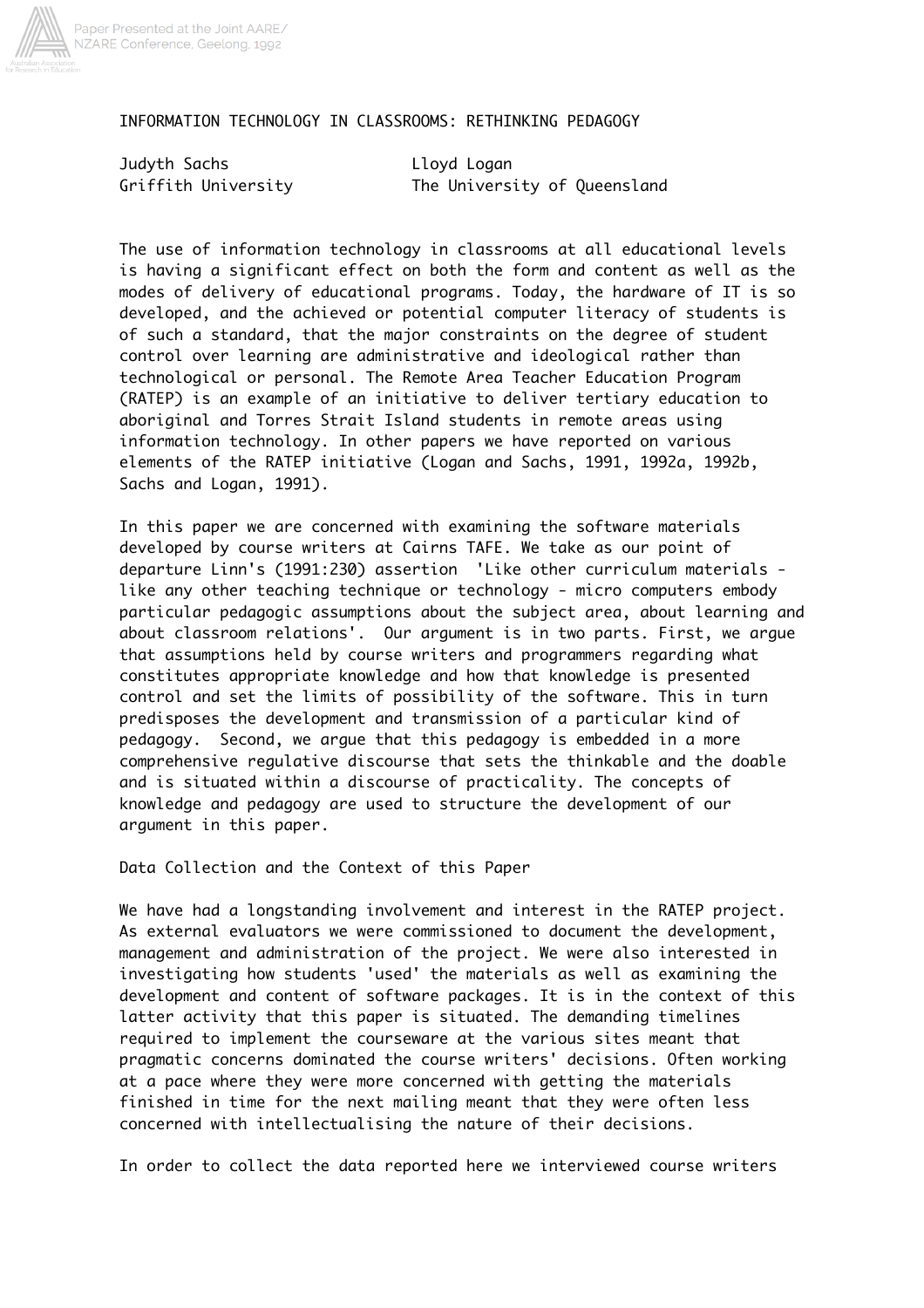

and programmers and reviewed written and computer based course materials. Sitting beside the programmers and writers we were taken through the computer based software. During the course of our interviews we were concerned with asking the following broad questions: What is the role of the software in the delivery of programs to remote communities? and what assumptions underlie decisions you make about software design, selection of content and the presentation of the materials themselves?

The Software as Text

Haddon (1991) argues that technology can be viewed as a text, encoded with a preferred reading by its originators, but one that is actively decoded by its users. This typification is useful as it allows for an acknowledgment of the role that the multiple subject positions inhabited by course writers and programmers alike have in the selection and presentation of what counts as educational knowledge. Like written texts technology can be 'read' in different ways depending on where individuals, in this case the course writers and programmers, are positioned socially, economically, politically, educational experience, age, ethnicity, gender and so on. Like fictional texts, technology texts are doubly ideological in that they vehiculate a particular ideological position, but also promote themselves as forms of discourse, generating their own set of distinctive values, sustaining their own stylistic uniqueness, constructing very particular subjects (Collins 1989: 6). Given this, if we 'read' the software and the responses of the course writers and programmers as texts then the possibility arises for us to examine critically some of the assumptions regarding the knowledge base and pedagogy implicit or explicit within the courseware.

The Knowledge Base of the Courseware

Dowling (1991: 186) makes the point that 'computer technology will tend to be constructed by teachers and students within classrooms in accordance with the cultural practices that attain there'. In the case of RATEP the constraints of accreditation and credentialling were significant factors in the lives of writers and programmers. In other words the content of the curriculum lies outside of the individual writers themselves and is located within the institutional discourses that constitute TAFE programmes. Accordingly, the discourses of vocationalism, practical and relevant knowledge stand at the core of TAFE practice and views of knowledge and curriculum. In this context curriculum is understood to refer to deliberative, documented knowledge which has been recontextualised as course content. Course content includes the subject matter, skills and processes and criteria sanctioned to guide problem identification, selection and resolution. This content is legitimated through the recontextualisation of deliberative knowledge as in the form of a subject. A curriculum makes explicit a corpus of content or selective tradition considered to be worthwhile learning for a nominated group of students, the structure of knowledge into which they should be initiated, and the boundaries of the thinkable and the doable they should access and have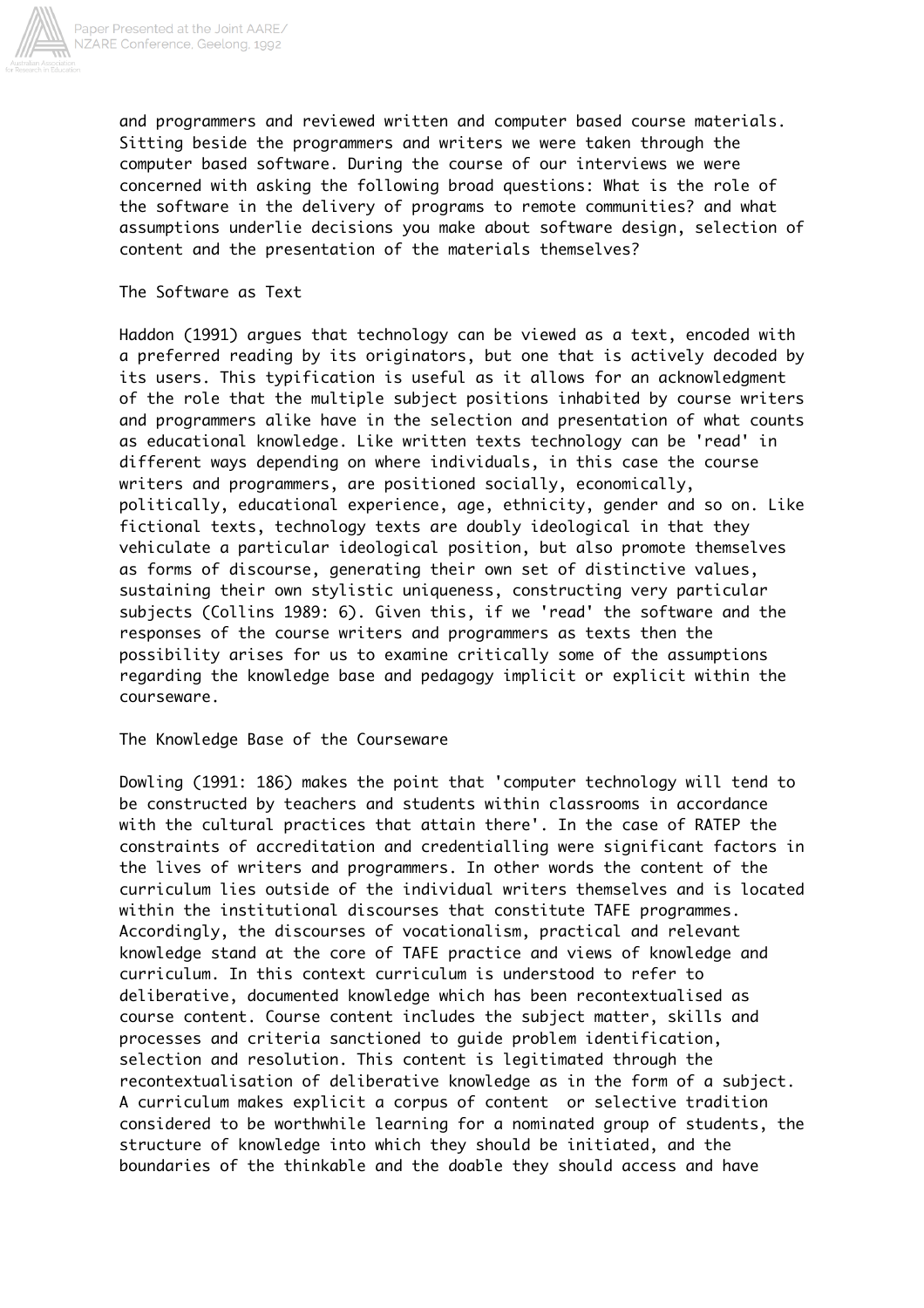

access to. In short, the curriculum is first and foremost a social, cultural and economic value statement.

While taking into account the fact that institutional discourses shaped the form of much of what is mandated to teach in making their selections about what to teach the course writers, not surprisingly drew on their own corpus of knowledge. That is, in developing their courses they had implicit and unarticulated assumptions, beliefs and values about what should be taught as well as about the social context of schooling. Accordingly, during the course of the interviews we were often greeted with disbelieving stares and poignant silences for what we were asking seemed to them to be obvious and beyond explanation.

Two themes dominate the literature on teachers' knowledge. On the one hand there is what Liston and Zeichner (1991: 62) have referred to as the "dismal view" of teachers' knowledge, where the teaching culture is said to be insular, reliant on custom and whim, and immune to thoughtful reflection. Buchmann (1987) for example argues that teachers learn their craft through reliance on imitation, habit and tradition. According to Buchmann, what she refers to as the folkways of teaching have the practicality of common sense; prudence and astuteness in sizing up persons and situations and in adopting means to (given) ends without much cogitation. This practicality implies an 'objective chance of success' that makes people secure and capable (Buchmann, 1987: 156) Alternatively the work of Elbaz (1983), Connelly and Clandinin (1988) and others present a laudatory view of teachers' personal and practical knowledge - one that maintains that teachers' personal and practical knowledge is rich, substantial, and reliable. For the purposes of this paper we place ourselves within the perspective presented by Elbaz and Clandinin and Connelly. However, we temper their perspective by arguing that a pragmatic and practicality ethic dominates the decisions made by course writers in the development of RATEP course materials. This is evident in a concern of form over the content of the materials developed. We will deal with each of these in turn.

#### Form

In translating course materials into computer text materials writers and programmers alike were instrumental in their justifications for what was presented and how this was to be presented on the screen. The issue of time was a pre-eminent and an overriding concern in the development of both computer based and print materials. Given this concern it is not surprising that epistemological questions and issues regarding whose knowledge is presented and to what degree do the responses of the students actually represent their knowledge constructs were left silent.

The development of materials themselves was pragmatic. In the words of one course writer 'technical constraints override the pedagogical curriculum ... we don't have time to think about curriculum and pedagogical issues'. Compounding this was the ability and experience of the course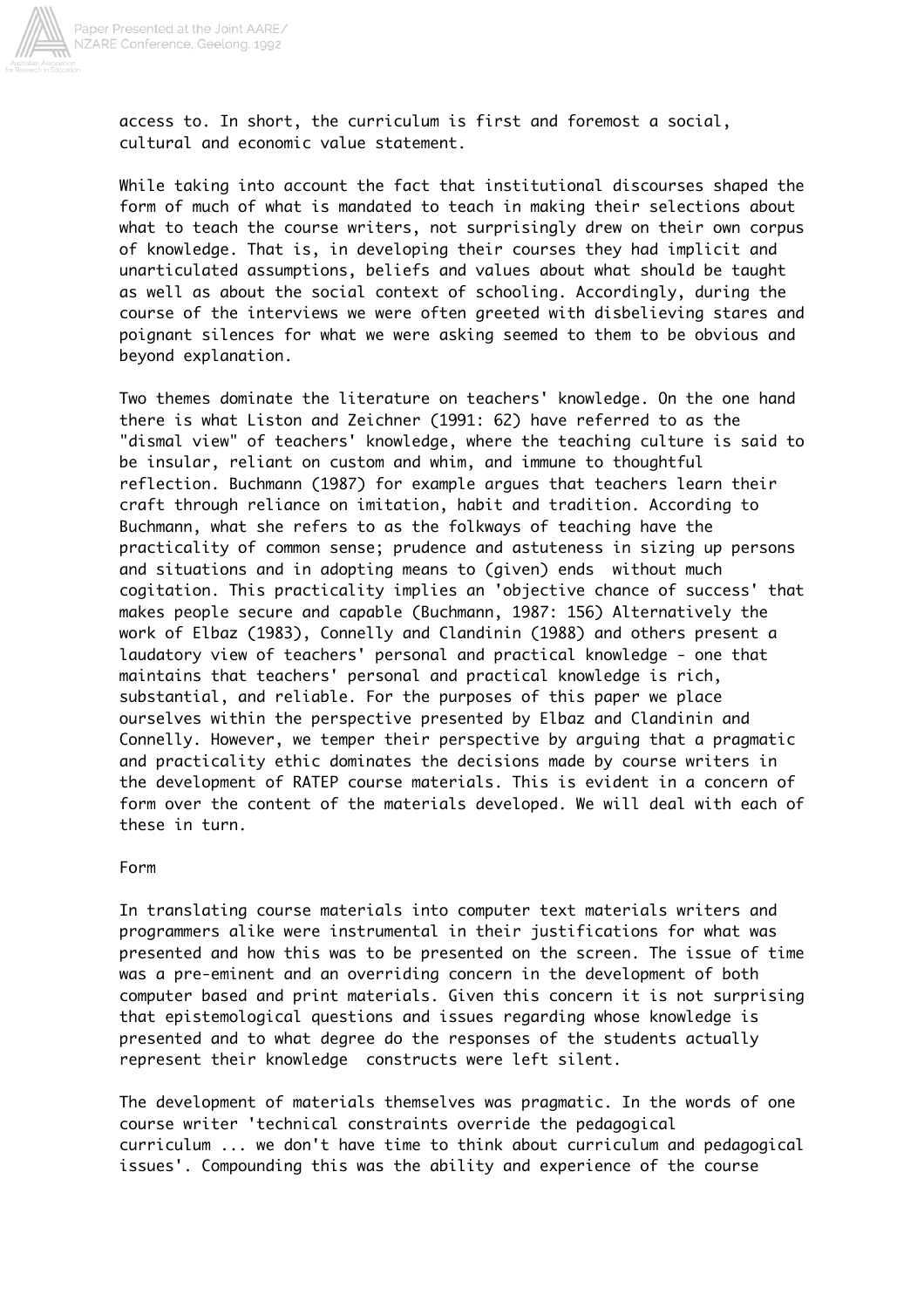

writers themselves. As one course writer suggested 'we were all on steep learning curves during the early stages of RATEP'. Gotts et al. (1992: 6) elaborate this point and suggest that the CAL packages developed later were quite distinctive when compared to the CAL packaged produced in the early part of the project, as the skills of the course writers and programmers became more sophisticated'.

The concern with form over content was also evident in the importance placed on screen presentation, the use of colour, animation, graphics, photographs and sound. There appeared to be great deliberation over this and in some cases when there was incongruence between the position advocated by the course writer and programmer tensions emerged. Decisions about whether to use voice-over or not and what function this serves as a case in point and seemed to be of concern for all course writers. However, there was variation in viewpoints. Nevertheless, it could be said that these decisions were made on the basis of the course writers own subjective opinions and intuitions about how aboriginal students 'read' and respond to the texts. The following responses illuminate this point: ' ... In the photography unit I used voice whenever I could to reinforce what had been said ... to tell somebody that rather than have them read it'. Here the use of voice was used to reinforce content. For another 'voice provided the opportunity to hear concepts and content in their own language ... it provided authenticity'. Voice was also used to give feedback. It was suggested that 'written feedback was too definite ... voice enables discussion'. In this sense voice provided for the absent presence of a teacher and as a consequence not only helped facilitate closer links between students in the remote communities and the staff at Cairns TAFE but also provided for the symbolic presence of staff on the communities.

## Content

The instrumental view of knowledge was particularly evident in the emphasis placed on skill development. Across all subject areas there was a strong emphasis placed on the development of skills. For example in the course Contemporary Race Relations the development of 'how to tackle the text', analysing the text and generalising and extrapolating were emphasised. The CAL packages, it was suggested, 'provided more time for reflection and for students to think about the content'. In the words of one course writer ' students were more in charge of their own learning ... there was no "shame" in making a mistake'.

The types of responses demanded through the courseware were short and were more in line with behavioural objectives that represent surface learning rather than deep conceptual understanding. In other words much of the detail of responses were a measure of students' ability to take on the language while remaining marginalised in the discourse.

It is not surprising then that an instrumental, pragmatic and practical view of knowledge informs the development of the programs. When faced with choices of using theoretical knowledge or practical knowledge the course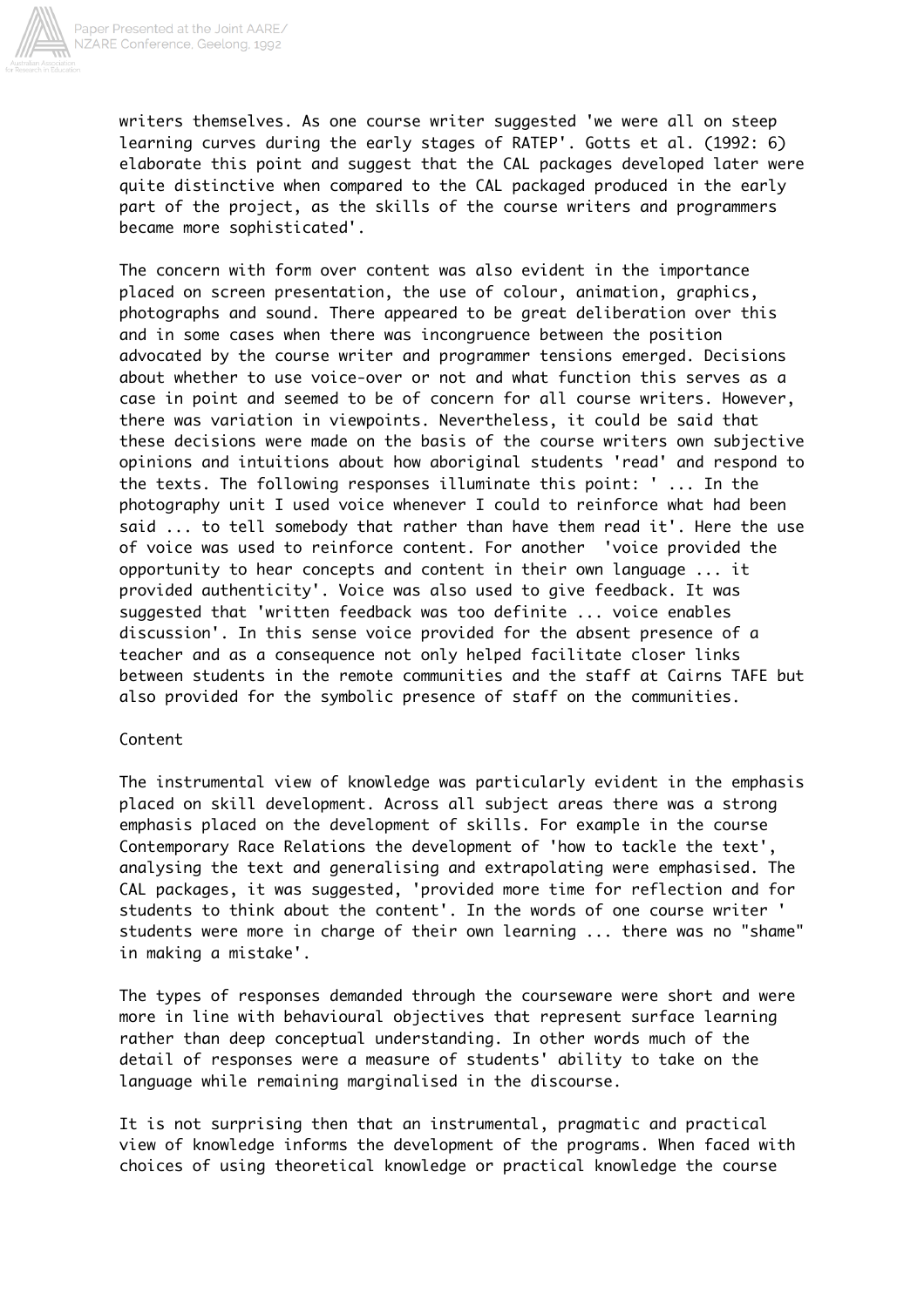

writers preferred the latter. The activities of the course writers and programmers is consistent with Sachs and Smith's (1988: 433) claim that 'teachers activities are a deliberate, organised, conscious effort by them to construct a more satisfying culture. They draw upon a previously determined set consisting of theoretical and practical knowledge and associated technical means'. In the case of the RATEP course writers the limitations of both the courseware (Authorware Professional, Macromind Director and Quicktime) and the experience of the programmers meant that 'theory' was recontextualised into 'practical' forms that worked. This was exacerbated when there was a lack of congruence between the expectations and meaning of what was considered to practicable between the course writers and the programmers.

## Pedagogy

The issue of pedagogy is a complex one. It is a shifting signifier and means different things to different people. For example, in the conceptualisation of RATEP six pedagogical issues were identified to guide RATEP course writers. These include inter alia:

i. Courseware construction is multimedia to provide formultisensory learning.

ii. Materials are integrated.

iii. Linearity and the traditional one-way model of communication are broken by utilising the potential for interactivity provided by the technology.

iv. The materials are culturally relevant.

v. Student involvement with the technology is documented.

vi. The coursewriting is experimental and takes account of the moral, political as well as empirical issues

(Smith and Macindoe 1991)

The conception of pedagogy above has commonalities with Lusted's (1986) position that pedagogy must recognise that knowledge is produced, negotiated, transformed and realised in interaction between the teacher, the learner and the knowledge itself. It is the linkage between the knowledge and values set down in the curriculum for reproduction and the personal knowledge production of the student which Smith and Macindoe see as important in the development of software. Nevertheless, the congruence between Smith and Macindoe's view and the realisation in courseware is somewhat unclear. This may, in part, be due to a lack of convergence between course writers, operating as they do within a practical discourse, and the theoretical discourse presented by Smith and Macindoe. We see pedagogy as problematic within the RATEP model and suggest that it is the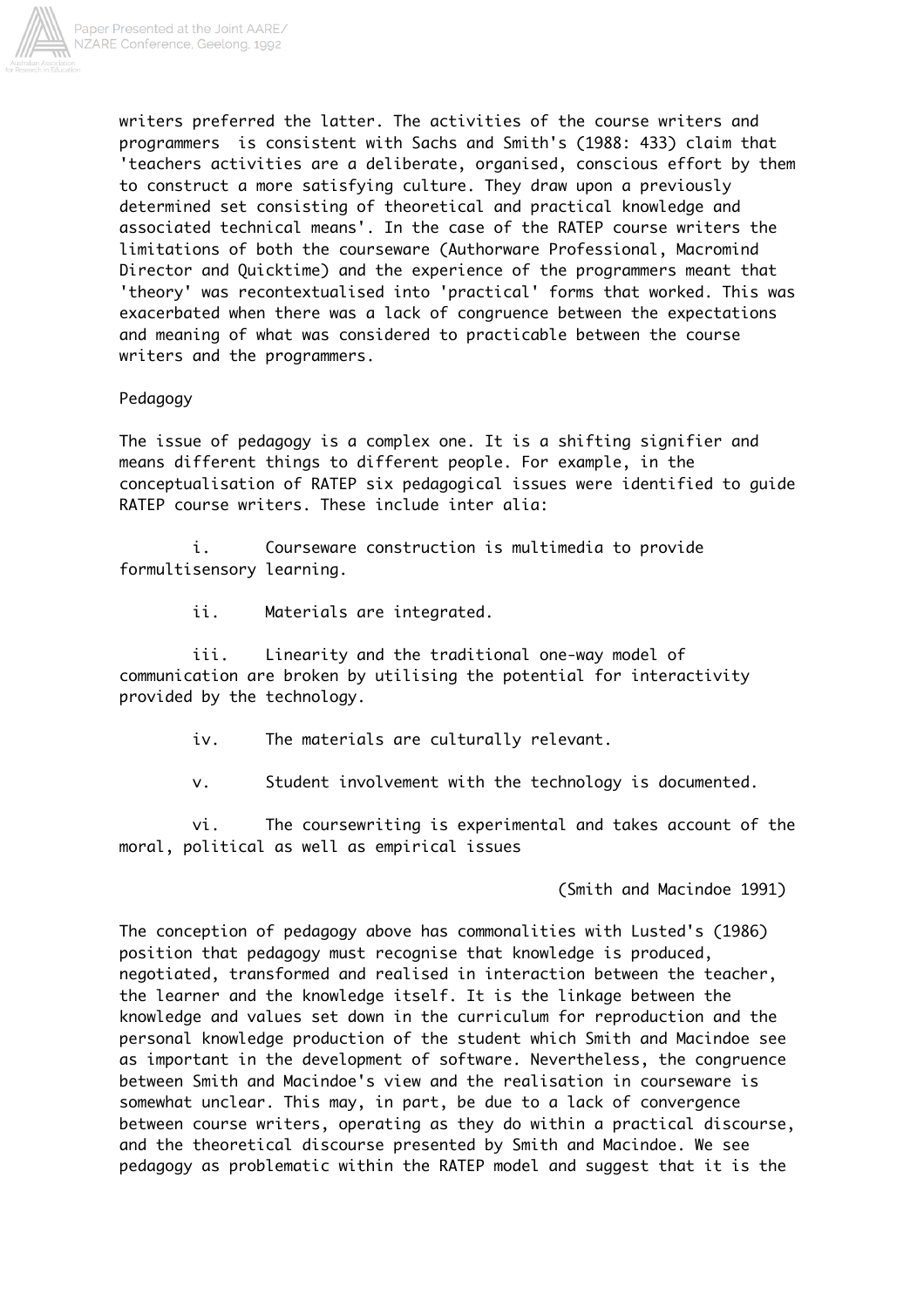

discourses of the technology itself and how this positions course writers, programmers and students within functionalist assumptions that create a set of contradictory relations between knowledge producers and knowledge consumers. These assumptions support direct teaching strategies applying deductive or inductive presentation-practice-test-feedback templates to control student learning (Alessi and Trollop 1991). The technicist ideology coheres with the course writers' predisposition towards practicality in two ways. On the one hand it supports the tenets of instructional design based on computer instruction and on the other the power of censorship of the programmer over the course writer. Ultimately, at least in the RATEP study, the programmer rather than the course writer set the limits of the educational experiences delivered through the computer. This was partly due to the course writers as teachers operating outside of their domain, that is in the world of the programmer, programming and technology; and the time frame that favoured compromise and harmony in the interests of practicality (maintaining the schedule).

Drawing on Bernstein's (1990) concepts of regulative and instructional discourse we elaborate our position about the development of a set of contradictory relations as they articulate around the issue of pedagogy. Following Bernstein (1990) we hold that pedagogy is embedded in a more comprehensive regulative discourse that sets possibilities for the thinkable and the doable. The institutional requirements set the parameters for practice by recontextualising the regulative as an instructional discourse. This instructional discourse is expressed as hierarchical criteria, rules for selecting and reforming knowledge for its reproduction by students, rules governing pacing and sequencing of student learning and access, and assessment criteria (Bernstein 1990).

## Curriculum

Curriculum is understood here to refer to deliberative, documented knowledge which has been recontextualised as course content. Course content includes the subject matter, skills and processes and criteria sanctioned to guide problem identification, selection and resolution.

The curriculum developed for the RATEP courses aimed at developing culturally reflexive practitioners who are able to critically assess the worth of their own and others practice in schooling and act to enhance both their own and others learning on the basis of their reflection. The scope of culturally reflexive teachers is more inclusive than simply improving learning. As socially reflexive professionals they are concerned to ensure that schooling itself is serving the interests of the community.

Through training, instruction and initiation into ways of making meaning, it is anticipated that teachers positioned into this discourse develop professional sensitivities, individuality and independence. They are aware of the limitations and possibilities of their own actions, and are able to modify their practices in response to reading the meanings construed by themselves, their students and significant others. Central to their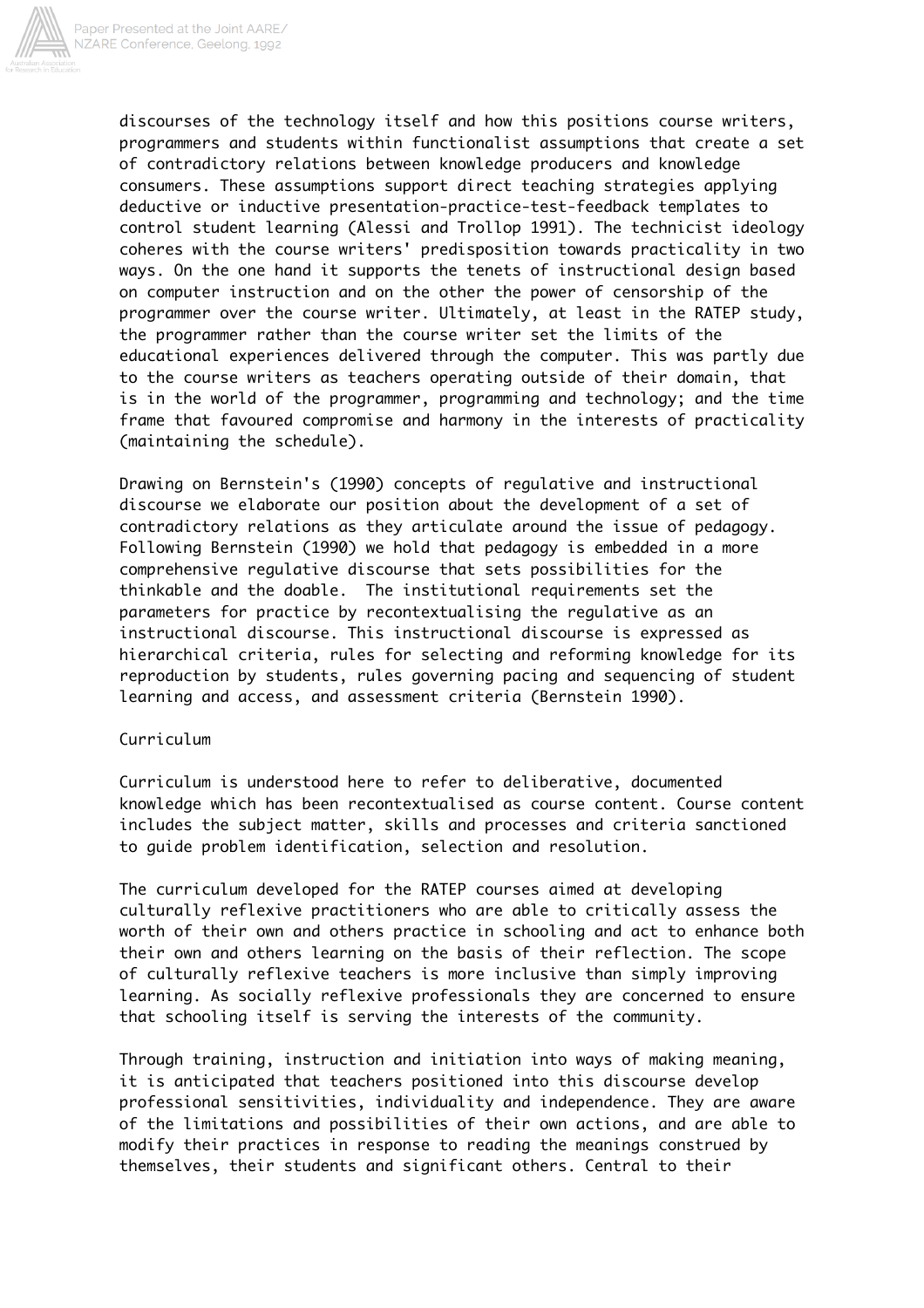

practice are the capacities and the predisposition to negotiate the rejection, mutual adaptation or adoption or curriculum, pedagogy, organisation, assessment and evaluation; and to explicate and justify their own praxis. Central to this perspective is, as Gentile (1985: 7) observes, the need to 'find a commonality in the experiences of difference without compromising its distinctive realities and effects'. The degree to which these perhaps somewhat utopian ideals are transfered into the actual classroom practice of the graduates of RATEP is yet to be measured.

In summary the use of IT in RATEP provided the mode of delivery for programs into remote areas. The technology itself and the course materials that were developed to support it were seen in purely instrumental and pragmatic ways. The facilitation of effective learning became the raison d'etre for the use of technology and became an end in itself. Importantly, this restricted view rendered silent other key elements of education, such as equipping pupils with cultural values for participation in a democratic society (Mackay 1991: 7). This is despite its reliance on social justice as a conceptual principle. The domination of a pragmatic view to knowledge production inevitably means that there can be no time for consideration of questions of the order of: Who can speak? Who can speak for whom? What can be said? (Spivak in Gunew and Spivac (1986). Furthermore, it also closes off the potential to investigate what Pettman (1992: 125) refers to as the different listening positions as well as different speaking positions available to different people.

The Regulative Discourse of RATEP

The regulative discourse of RATEP is located in Commonwealth and State government sponsored social justice and equity programs for indigenous people aimed at increasing their access to tertiary education. The Report of the House of Representatives Select Committee on Aboriginal Education 1985; Report of the Aboriginal Education Policy Task Force 1988; Peninsula QATSICC Policy 1988) have emphasised the importance of having fully qualified indigenous teachers in their own communities, the need for these people to be able to access tertiary education within their own communities and to increase the participation, retention and graduation rates of indigenous candidates in programs leading to professional registration. The regulative discourse was to some extent embedded within the traditions, expectations and credentialling procedures of Cairns TAFE and James Cook University - two quite dissimilar institutions. Articulation between these two institutions required negotiating understandings, procedures and processes between two, distinct educational traditions, namely those of technical and university education. While in effect the two institutions retained control over their own programs, CTAFE were conscious that their students had to meet the requirements set by JCU for its mainstream Diploma students. In turn JCU was conscious that the RATEP program had to comply with the same standards as its mainstream program and conform with the conditions for teacher registration and employment. We argue that the regulative discourse of these two distinct institutions had significant effects on the form and content of the programmes developed within each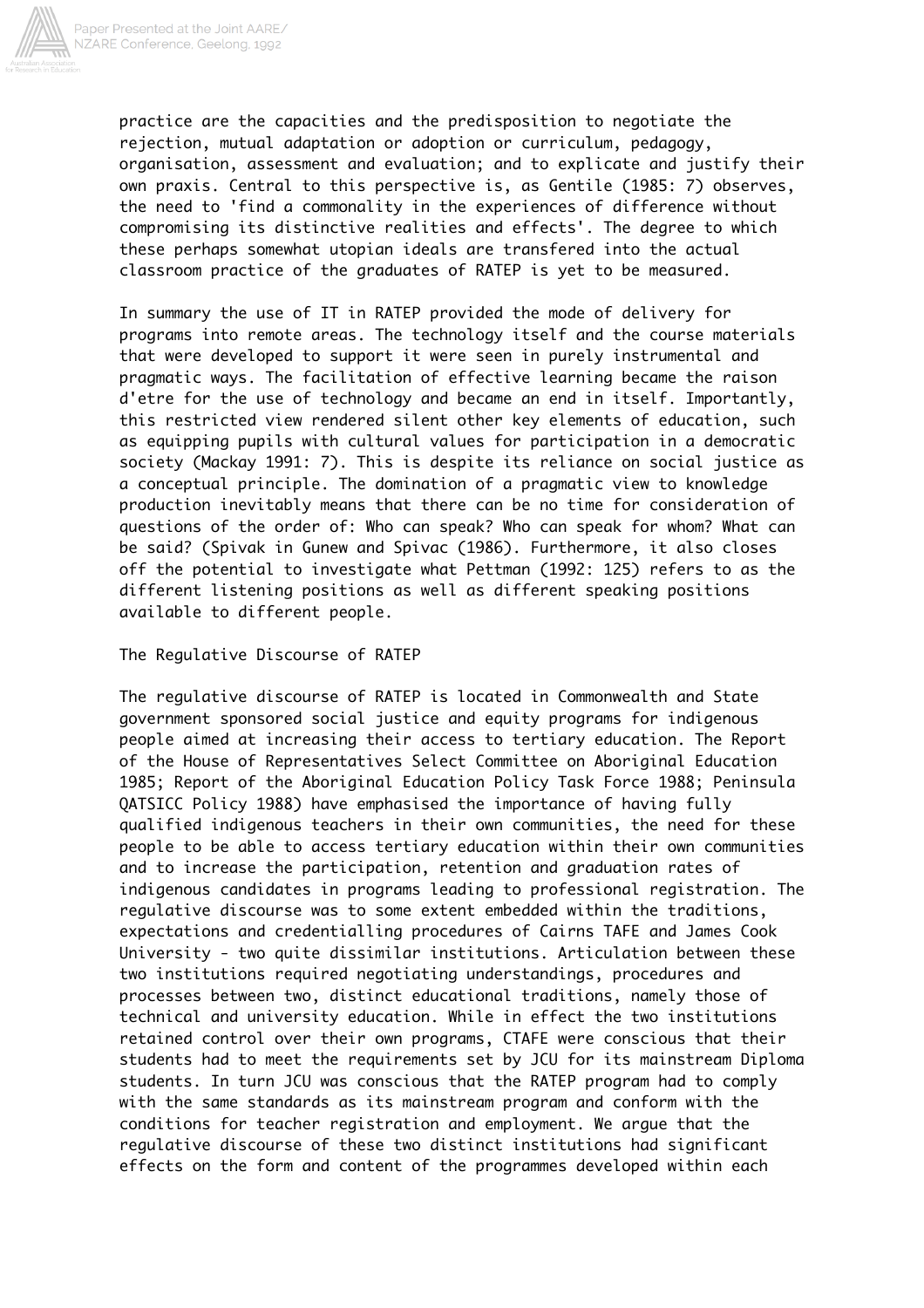

# institution as part of the RATEP initiative.

# The Instructional Discourse of RATEP

This instructional discourse recontextualises the regulative discourse as curriculum, pedagogical, managerial and assessment possibilities at the level of procedural authorisation. In the case of RATEP it translates how the programs are to meet officially the regulative social justice aims of the government and the academic demands of the tertiary institutions.

The instructional discourse of RATEP includes: the application of IT to modes of interactive learning; the learning characteristics of indigenous learners; cultural sensitivity; and the practical knowledge of the lecturers. Statements such as the following characterise this discourse: multimedia courseware to provide for multisensory learning, integration of materials, culturally and politically relevant and sensitive content, IT to promote interactivity that enhances the students' control over their own learning, personalised contact between students and staff, modular design of units, documentation of students' work, need for personal interaction and course writers to be experimental and lateral users of IT.

THere are internal contraditions between what is said within the political rhetoric and the reality of courseware production and the implementation of the programme. Clearly, while the set content attends to cultural sensitivities, its application is concerned with the reproduction and representation of western modes of thought, intellectual traditions and ways of knowing. This provides for both a conceptual and practical dilemma for coursewriters and credentialling institutions alike. The need to have students successfully complete the programme has worked against any resolution of this dilemma.

# Conclusion

We have argued that the regulative discourse of the two accrediting institutions for the RATEP project create a set of material and ideological conditions that limit possibility and action. A consequence of this is that the RATEP software and print materials are embedded in an instructional discourse which promotes knowledge transaction and interactive learning over knowledge transmission. Furthermore, at the macro level the texts are regulated by institutional demands related to the academic calendar, staff costs and accreditation requirements. At the micro level the principles of instructional design and the power of the programmer rather than the course writer to set what can be done reinforces the position of the technical and practical over the educational discourse. Thus at both the macro and the micro levels within the program, functionalist values operate to reshape the interpretation of the instructional discourse from transaction to transmission. That is, the practical and the practicality ethic in management, curriculum and pedagogy is the vehicle for the continued dominance of functionalist practice.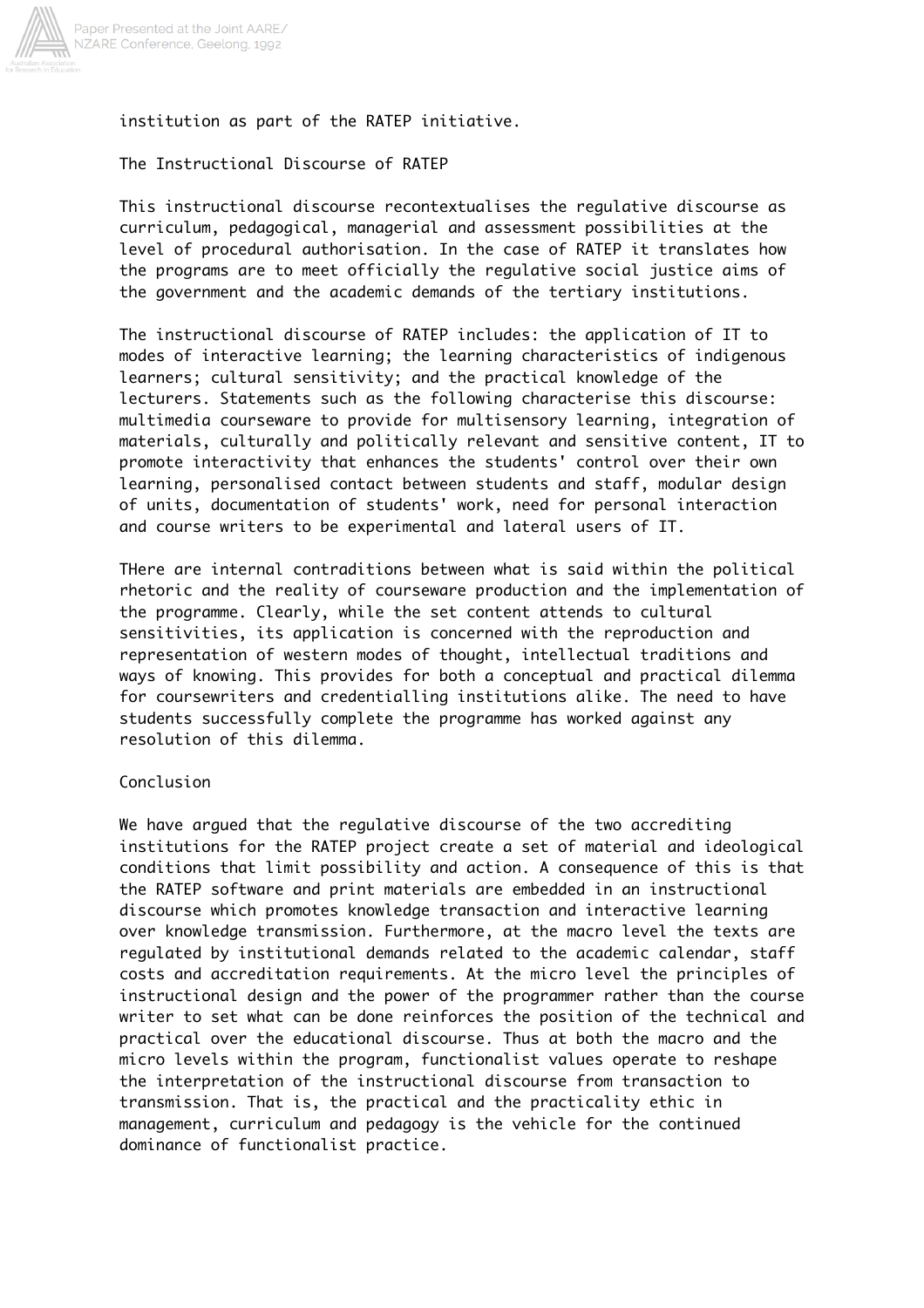

In order to break the domination and reproduction of practical and technical knowledge over other forms of knowledge, both course writers and programmers need to become mutually aware of the transmission model in the discourse of technology and of ways to develop strategies to overcome these limitations. In order to achieve this end conditions must apply that encourage the recontextualisation of theoretical tenets into forms that meet and reshape the notion of practicality. That is, they need to confront and rethink the nature of their practice and the factors that limit and structure that practice. We suggest that such strategies will have three common elements. The first requires that the materials anre challenged and supported from outside of the institutional and technological discourses. The second element is that the opportunity must exist for the course writers and programmers to develop a common language and expectation about the limitations of the software and how it relates to how knowledge is produced, circulated and consumed. Finally, the course writers need a situation in which critique and review are valued are seen to be an important part of courseware development. These strategies, we suggest, will help to break the ascendency of practical knowledge and the domination of the practicality ethic in decision making by course writers in the development of computer software and print materials. This in turn will necessitate that pedagogical considerations and assumptions held by course writers about the nature of knowledge and the possibilities of the software become a central part of their own professional discourses and practice.

#### References

Alessi, S.M. and Trollop, S.R. Computer-Based Instruction: Methods and Development 2nd edition. New Jersey: Prentice Hall.

Bernstein, B. (1990) The Structuring of Pedagogic Discourse, London: Routledge.

Buchmann, M. (1987) Teaching Knowledge: The lights teachers live by. Oxford Review of Education 13(2):151-64

Collins, J. (1989) Uncommon Cultures. London: Routledge

Connelly, M. and Clandinin, D. J. (1988) Teachers as Curriculum Planners. New York: Teachers College Press.

Dowling, P. (1991) The Dialectics of Determinism: Deconstructing Information Technology, in H. Mackay, M. Young and J. Beynon (1991) Understanding Technology in Education. London: Falmer Press.

Elbaz, F. (1983) Teacher Thinking: A Study of Practical Knowledge. London: Routledge

Gentile, M. (1985) Film Feminisms: Theory and Practice. Westport, CT: Greenwood Press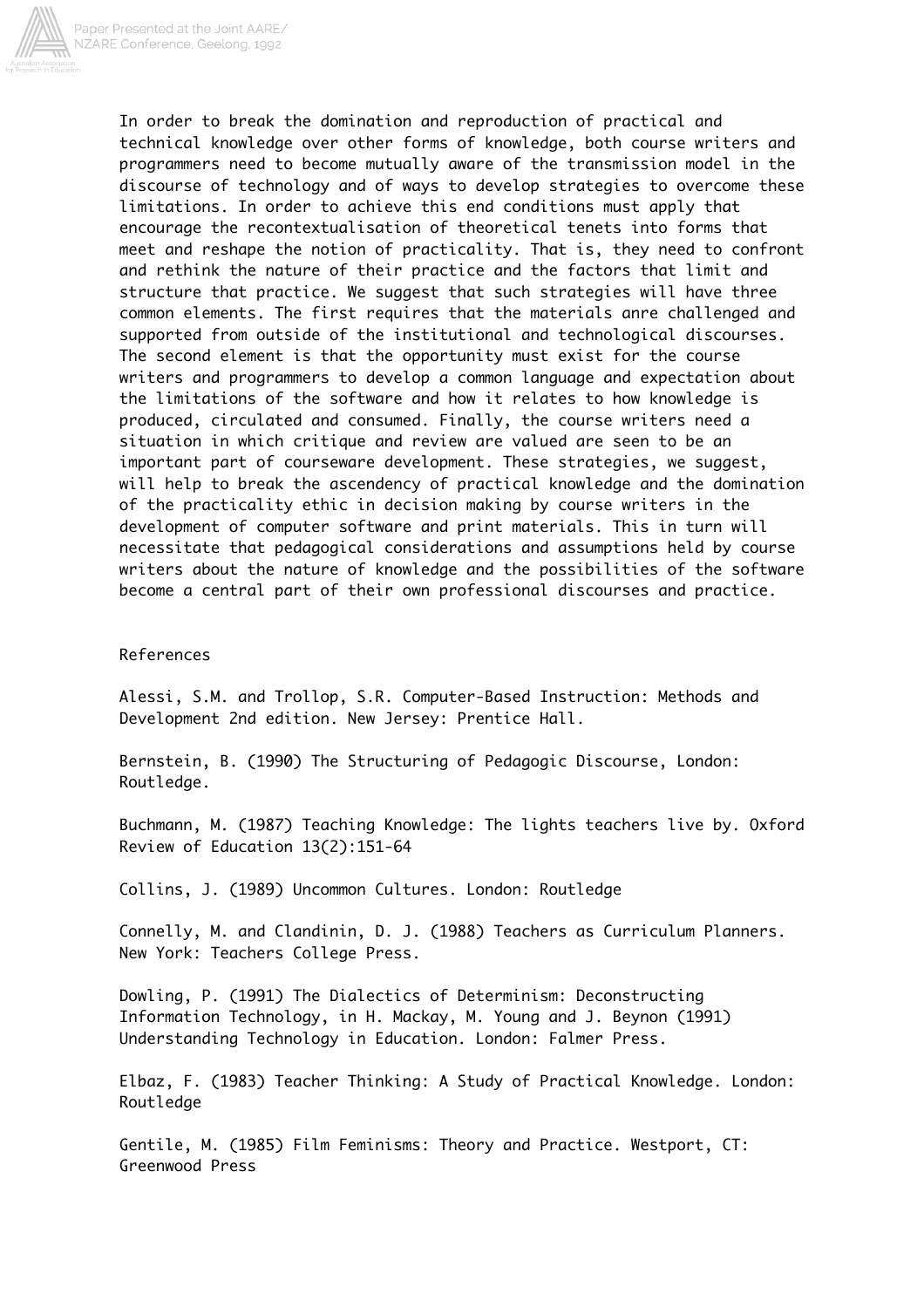

Gotts, A., Kruger, L., Colmer, D. Makray, J. and Hill, R. (1992) The Remote Area Teacher Education Project (RATEP): An Initiative in Interactive Multimedia Technology. Paper Presented at Information Technology for Training and Education Conference, The University of Queensland.

Gunew, S. and Spivac, G. (1986) Questions of Multiculturalism. Hecate XII 1-2, 136-42

Haddon, L. (1991)The Cultural Production and Consumption of IT, in H. Mackay, M. Young and J. Beynon (1991) Understanding Technology in Education. London: Falmer Press.

Linn, P. (1991) Microcomputers in Education: Living and Dead Labour, in H. Mackay, M. Young and J. Beynon (1991) Understanding Technology in Education. London: Falmer Press.

Liston, D. and Zeichner, K. (1991) Teacher Education and the Social Conditions of Schooling. London: Routledge.

Logan, L. and Sachs, J.(1991) It Opened My Head: An Evaluation of the First Phase of the Remote area Program. The University of Queensland: St Lucia.

Logan, L. and Sachs, J. (1992a) Using Technology to Increase Access to Teacher Education For Aborigines and Islanders in Remote Areas of Australia, Paper presented at the 12th Annual International Society for Teacher Education Conference, University of New England, Armidale, April 24-30

Logan, L. and Sachs, J. (1992b) Changing Teacher Education Through Technology; A Study of the Remote Area Teacher Education Program. Paper Presented at the 8th International Congress for Comparative Education, Charles University, Prague.

Lusted, D. (1986) Why Pedagogy?, Screen 27(5) 2-14

Mackay, H. (1991) Technology as an Educational Issue: Social and Political Perspectives, in H. Mackay, M. Young and J. Beynon (1991) Understanding Technology in Education. London: Falmer Press.

Pettman, J. (1992) Living in the Margins: Racism, Sexism and Feminism in Australia. Sydney: Allen and Unwin.

Sachs, J. and Logan, L. (1991) Stand and Deliver: Technology and Teacher Education in Remote Communities. Paper Presented at the Annual Conference of the Australian Association for Research in Education, Ramada Hotel, Surfers Paradise.

Sachs, J. and Smith, R. (1988) Constructing Teacher Culture. British Journal of Sociology of Education 9(4) 423-436